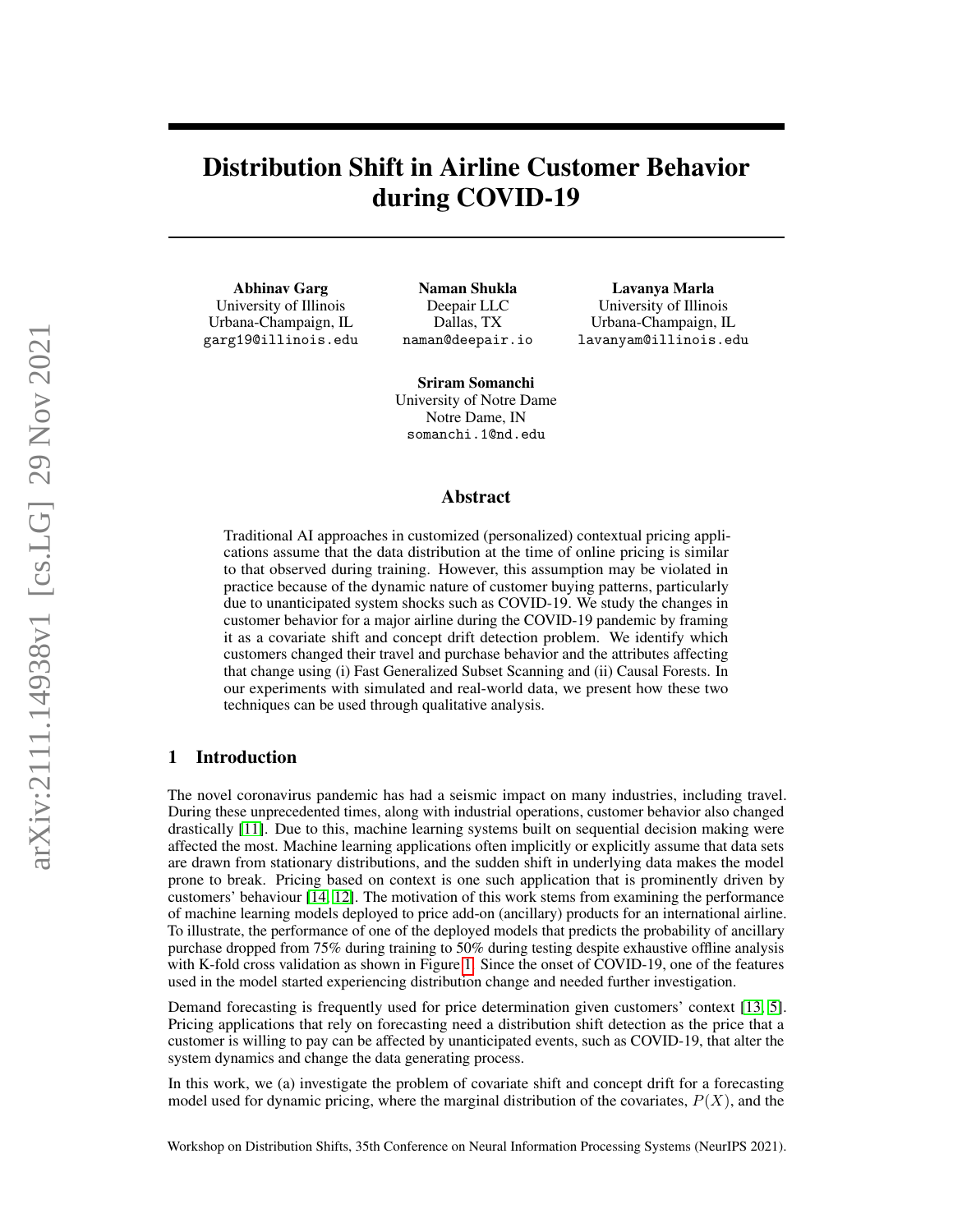conditional distibution,  $P(Y|X)$ , between the training and test sets differ [\[10\]](#page-4-5), (b) explore two potential techniques for detecting distribution shift for online use-case, specifically, we use Fast Generalized Subset Scan [\[9\]](#page-4-6) to detect covariate shift in terms of  $P(X)$  and Causal Forests [\[2\]](#page-4-7) to identify concept drift, that is, change in  $P(Y|X)$ , and (c) discuss the proposal of a robust framework for contextual pricing applications in a real-world setting.

<span id="page-1-0"></span>

Figure 1: (a) AUC of the classifier used for purchase prediction observed from Jan 2020 to Apr 2021 (trained from Mar 2019 to Dec 2019). (b) Distribution of Advanced Purchase feature capturing the number of days prior to departure the customer made a booking request for pre-COVID (Mar 2019 - Feb 2020) and COVID (Mar 2020 - Sep 2020) period.

### 2 Methods

In this section, we define how Fast Generalized Subset Scan [\[9\]](#page-4-6) and Causal Forests [\[2\]](#page-4-7) can be used for detecting distribution shift due to shocks, such as COVID-19, experienced by a system.

#### 2.1 Fast Generalized Subset Scan

Fast Generalized Subset Scan (FGSS) is an unsupervised anomalous pattern detection technique, proposed by McFowland et al. [\[9\]](#page-4-6). We use FGSS for covariate shift detection (change in  $P(X)$ ) with the objective of finding shifted patterns in the test set. Given a set of observations  $R_1...R_N$  and features  $A_1...A_M$  in a test set, under the null hypothesis that there is no anomalous pattern in the test set, we use FGSS to find a subset  $S^* = R^* \times A^*$  of self-similar groups that are anomalous, where  $R^* \subseteq \{R_1...R_N\}$  and  $A^* \subseteq \{A_1...A_M\}$ , using a scoring function  $F(S)$  defining the anomalousness of the subset S. If the null hypothesis is true, then the test set is generated from the same distribution as the training set. Otherwise, the training and test distributions are different with a significantly higher score  $F(S)$  for those subset of observations in the test set.

$$
F(S) = \max_{\alpha} F_{\alpha}(S) = \max_{\alpha} \phi(\alpha, N_{\alpha}(S), N(S))
$$
\n(1)

where  $N(S)$  represents the size of the subset S and  $N_{\alpha}(S)$  represents the total number of p-values (obtained by passing the observed values in the test set through the inverse eCDF of the training set) that are significant at level  $\alpha$  in S. To efficiently find the subset  $S^* = arg max F(S)$ , we need the function  $\phi(\alpha, N_{\alpha}(S), N(S))$  to be monotonically increasing w.r.t.  $N_{\alpha}$ , monotonically decreasing w.r.t. N and  $\alpha$ , and be convex [\[9\]](#page-4-6). We use the Berk-Jones statistic [\[3\]](#page-4-8) as  $\phi$  in our experiments which satisfies these properties.

#### 2.2 Causal Forests

Causal forests in a supervised method from Generalized Random Forests [\[2\]](#page-4-7) that estimates heterogeneity in treatment effects. A treatment effect refers to a causal effect of a treatment or intervention on an outcome variable. Causal forests can be used to estimate the Conditional Average Treatment Effect (CATE). This is useful in identifying the observations for which the treatment is positive and that benefit the most from a treatment; essentially an estimation of optimal policy assignment [\[1\]](#page-4-9). CATE cannot be directly observed for a unit because of the "fundamental problem of causal inference" [\[7\]](#page-4-10), making it impossible to observe unit-level causal effects and the reason why we can never directly observe the counterfactual condition of a unit of observation. For each observation  $X \in \mathbb{R}^m$  where m is the number of covariates, there are two potential outcomes  $Y_1$  and  $Y_0$  corresponding to the binary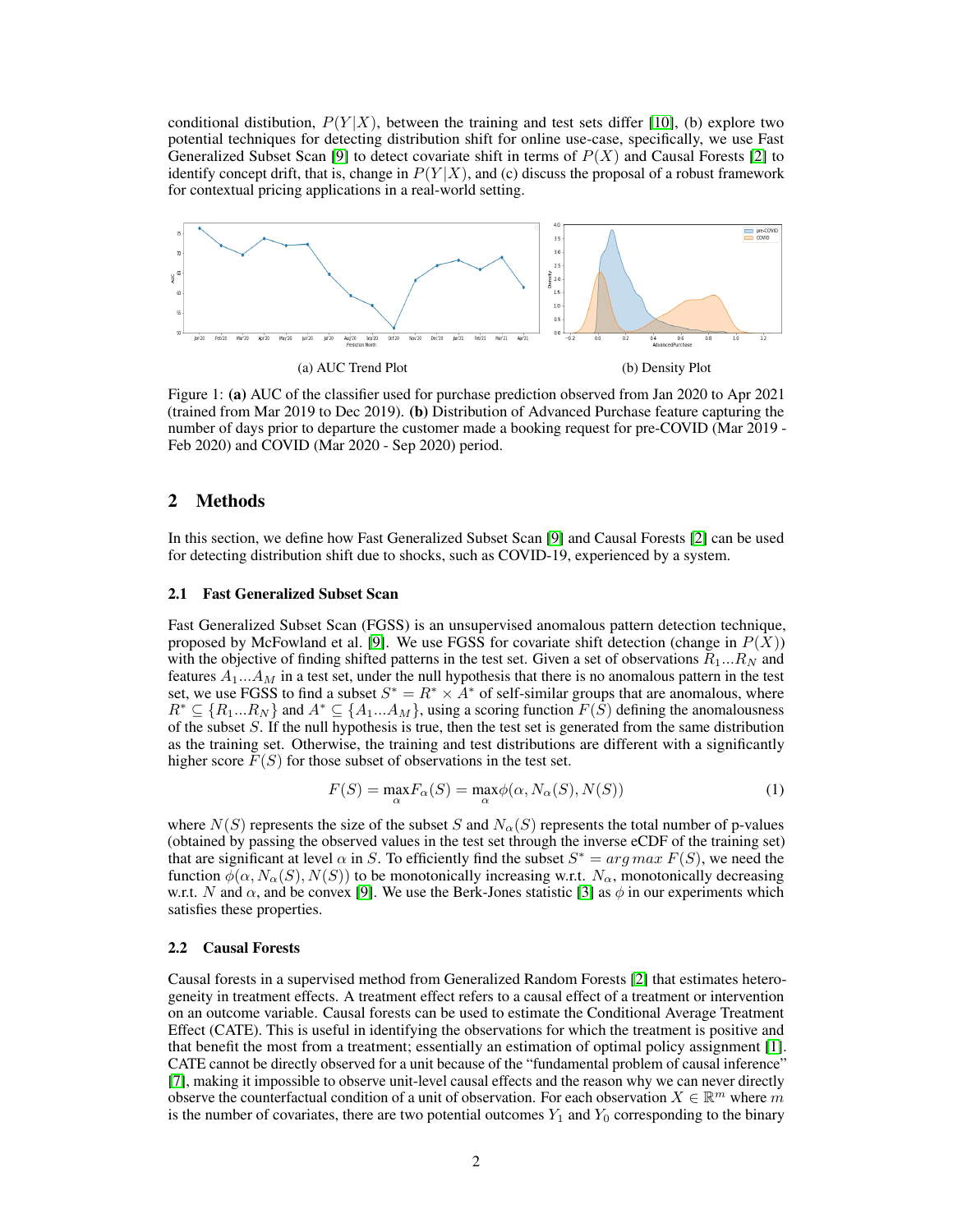treatment variable  $D \in \{0, 1\}$ , but only one of them is observed. The conditional expectation of an outcome for the treatment or control,  $\mu_d(x)$  is defined as:

$$
\mu_d(x) = E[Y_i | X_i = x, D_i = d] \quad with \quad D \in \{0, 1\} \tag{2}
$$

and CATE  $(\tau(x))$  is the difference in expectation of the potential outcomes given x,

<span id="page-2-2"></span>
$$
\tau(x) = E[Y_i^1 - Y_i^0 | X_i = x] = \mu_1(x) - \mu_0(x)
$$
\n(3)

We use causal forests to estimate the causal effect of COVID-19 intervention and identify the concept drift  $P(Y|X)$  in the system. This requires some data observed post-intervention to be used for training so as to learn the unit-level interventional change in treatment.

## 3 Experiments

Ancillaries are optional products or services sold by businesses to complement their primary product [\[4\]](#page-4-11). In this work, we utilized the following datasets from the airline industry for an ancillary market: (1) simulated interaction of ancillary pricing, and (2) real-world ancillary booking requests data from a large airline containing price variability.

#### 3.1 Simulated dataset

To test our approach, we generated a simulated dataset of customer and flight seat (ancillary) interactions using open-sourced flight simulator  $<sup>1</sup>$  $<sup>1</sup>$  $<sup>1</sup>$ . In this dataset, we artificially varied the arrival</sup> rates of the customers in train and test data. The details of the data-generation process can be found in Appendix [A.1.](#page-5-0) Figure [2\(](#page-2-1)a) shows the generated data distribution. The training set represent the control period ( $d = 0$ ) and test set represents the treatment period ( $d = 1$ ). Figures [2\(](#page-2-1)b) and (c) show the results from Causal Forests and FGSS, respectively. FGSS is able to identify 26.01% points in the test set as shifted. The shifted points have *AdvancedPurchase* feature values greater than 5000 despite the test distribution having a peak around 4000. This is because the train distribution has few points in the values between 0 and 4000, which the FGSS model identifies as normal behavior. On the other hand, Causal Forests is able to identify 23.26% points with positive shift and only 0.56% points with negative shift, indicating a superior performance of Causal Forests model to identify shift on intervention. The positive shift occurs over the range of test set values, which aligns with the distribution of test set simulated significantly different from the train set.

<span id="page-2-1"></span>

Figure 2: (a) Train and test distributions for the binary target  $(y)$  of purchase/no-purchase. (b) Density plot of customers identified having a positive, negative and not shifted by Causal Forests in the test set. Following Equation [\(3\)](#page-2-2), *positive shift* identified by Causal Forests represent the customers that are more likely to purchase an ancillary in the treatment period,  $(P_1(Y|X=x_i) > P_0(Y|X=x_i)$  with significance  $\alpha$ ) and similarly *negative shift* represent the customers that are more likely to purchase in the control period,  $(P_1(Y | X = x_i) < P_0(Y | X = x_i)$  with significance  $\alpha$ ), while *no shift* represent the customers whose probability of purchase in the train and test sets are similar  $(P_1(Y | X = x_i)) \approx$  $P_0(Y|X=x_i)$ ). (c) Density plot of customers identified as shifted  $(P_1(X=x_i) \neq P_0(X=x_i)$ with significance  $\alpha$ ) and not shifted  $(P_1(X = x_i) \approx P_0(X = x_i)$  with significance  $\alpha$ ) by FGSS in the test set. FGSS only tells whether an observation has a covariate shift or not, and says nothing about the concept drift.

<span id="page-2-0"></span><sup>1</sup> https://github.com/deepair-io/flai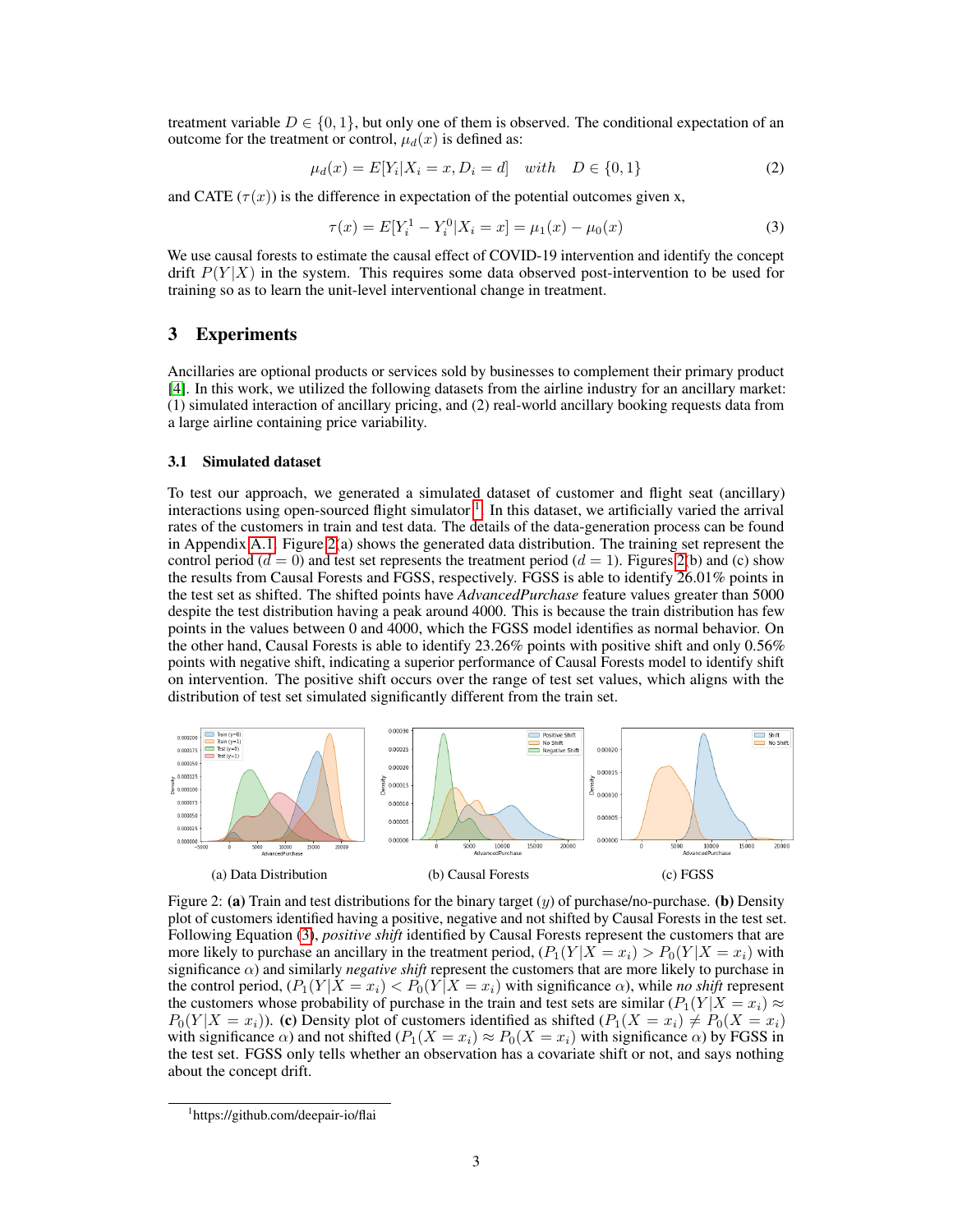#### <span id="page-3-2"></span>3.2 Real-world dataset

The real-world dataset consists of customer booking requests from March 2019 to September 2020. We use this dataset to evaluate the performance of FGSS and Causal Forests in detecting distribution shift due to COVID-19 in real-world setting. The airline identifies the time period starting March 2020 as the "COVID" era because a large portion of scheduled flights started getting canceled/rescheduled and observed decreased ticket sales. We use five features in our experiments - *AdvancedPurchase*, *LengthOfStay*, *GroupSize*, *TotalDuration* and *TripType*. The description of the features can be found in Appendix: Table [1.](#page-5-1) Figure [3](#page-3-0) and [4](#page-3-1) show the results obtained on the hold-out test set. Both Causal Forests and FGSS results indicate that there is significant shift in all of the features. *LengthOfStay* feature has shift towards value 0 (indefinite stay at destination), indicating most customers are not opting for vacation/business travel but essential movement only. The same conclusion can be drawn from the shift observed in *TripType* feature with customers preferring to travel one-way. *GroupSize* feature has a shift towards value 1, indicating customers are traveling alone and not in large groups during the pandemic. *AdvancedPurchase* has a shift towards smaller values indicating customers are not booking tickets way ahead of the travel date due to the uncertain nature of the pandemic. *TotalDuration* has a shift towards smaller values as well, indicating the operational changes made by the airline to operate on shorter routes during the pandemic.

<span id="page-3-0"></span>

Figure 3: Density plot of observations identified as positive, negative and not shifted by Causal Forests.

<span id="page-3-1"></span>

Figure 4: Density plot of observations identified as shifted and not shifted by FGSS.

## 4 Conclusion

We explored two techniques, Fast Generalized Subset Scan and Causal Forests, for covariate shift detection when a system experiences a shock. We applied these techniques to an airline ancillary purchase use case and saw that some of the features used for ancillary pricing experienced a covariate shift while the probability of purchase experienced a concept drift during COVID-19. We identified the observations in the test set that follow a significantly different distribution compared to the training set. Causal forests, while able to detect a concept drift in real-time, need a significant amount of data post-intervention for training. On the other hand, FGSS can only detect covariate shift on a batch of data but does not need data post-intervention for training. Hence, there is a possibility to combine the two approaches for a unified and robust distribution shift detection. At the same time, the construction of a good testing pipeline, along with an agreement by multiple models as well as a visual inspection, can jointly help identify shift patterns. These patterns can then be cross-checked with designers' hypothesis and domain experts' knowledge for validation and potential changes to the system before being corrected for enhanced model performance. In the future, we aim to extend this work to other applications, test multiple shift correction approaches and provide recommendations for adapting to a shift induced by sudden shocks to the system (see Appendix [A.2](#page-5-2) for details).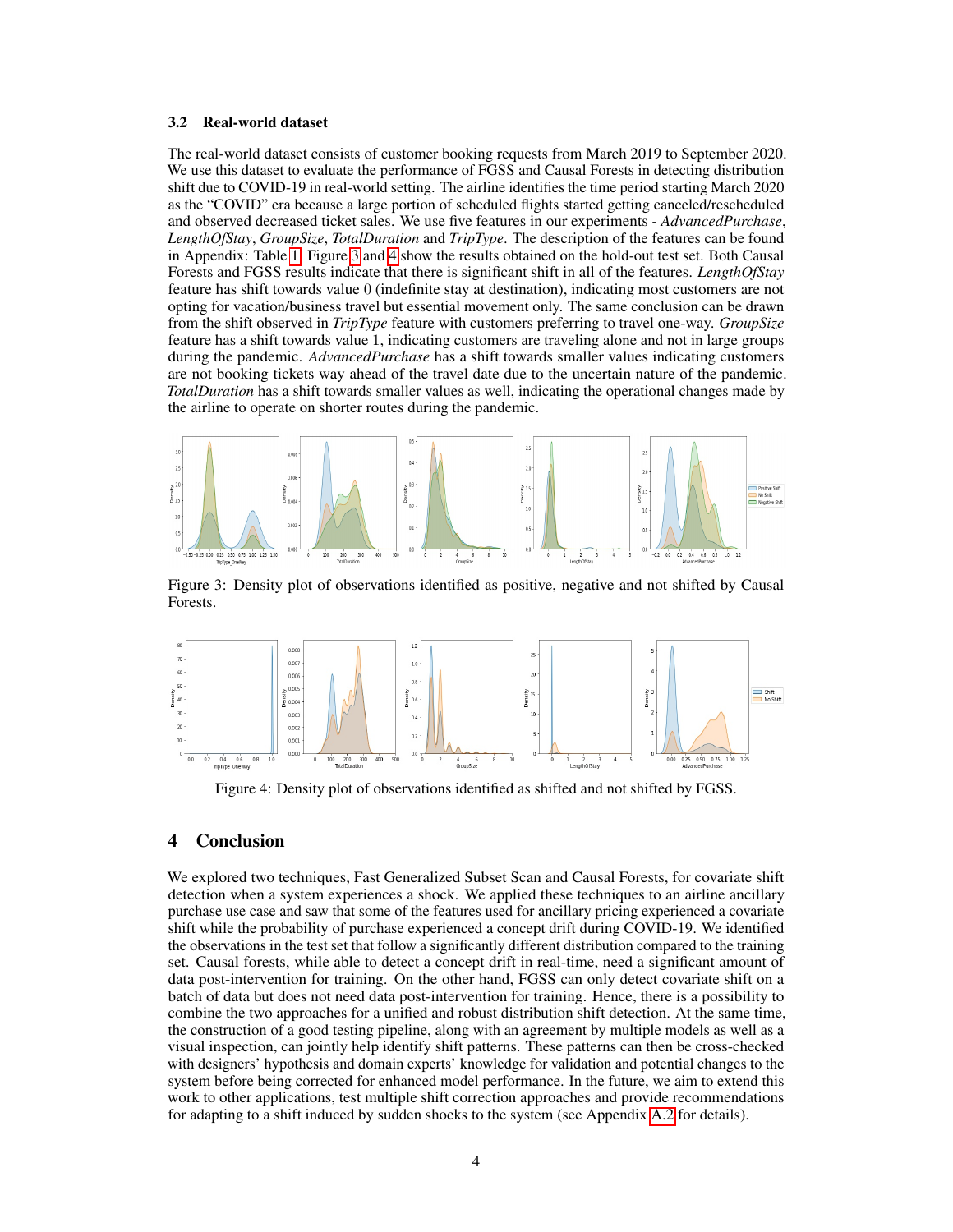## Acknowledgments and Disclosure of Funding

We sincerely and gratefully acknowledge our airline partners for their continuing support. The academic partners are also thankful to deepair (www.deepair.io) for funding this research.

#### References

- <span id="page-4-9"></span>[1] Susan Athey and Guido W. Imbens. Machine learning methods that economists should know about. *Annual Review of Economics*, 11(1):685–725, 2019. doi: 10.1146/ annurev-economics-080217-053433.
- <span id="page-4-7"></span>[2] Susan Athey, Julie Tibshirani, and Stefan Wager. Generalized random forests. *The Annals of Statistics*, 47(2):1148 – 1178, 2019. doi: 10.1214/18-AOS1709. URL [https://doi.org/10.](https://doi.org/10.1214/18-AOS1709) [1214/18-AOS1709](https://doi.org/10.1214/18-AOS1709).
- <span id="page-4-8"></span>[3] Robert H. Berk and Douglas H. Jones. Goodness-of-fit test statistics that dominate the kolmogorov statistics. *Probability Theory and Related Fields*, 47(1):47–59, January 1979. ISSN 0178-8051. doi: 10.1007/BF00533250.
- <span id="page-4-11"></span>[4] Adam Bockelie and Peter Belobaba. Incorporating ancillary services in airline passenger choice models. *Journal of Revenue and Pricing Management*, 16(6):553–568, 2017.
- <span id="page-4-4"></span>[5] Kris Johnson Ferreira, Bin Hong Alex Lee, and David Simchi-Levi. Analytics for an online retailer: Demand forecasting and price optimization. *Manufacturing & Service Operations Management*, 18(1):69–88, 2016.
- <span id="page-4-13"></span>[6] Jerry Hausman and Daniel McFadden. Specification tests for the multinomial logit model. *Econometrica: Journal of the econometric society*, pages 1219–1240, 1984.
- <span id="page-4-10"></span>[7] Paul W. Holland. Statistics and causal inference. *Journal of the American Statistical Association*, 81(396):945–960, 1986. doi: 10.1080/01621459.1986.10478354.
- <span id="page-4-12"></span>[8] PA W Lewis and Gerald S Shedler. Simulation of nonhomogeneous poisson processes by thinning. *Naval research logistics quarterly*, 26(3):403–413, 1979.
- <span id="page-4-6"></span>[9] Edward III McFowland, Skyler Speakman, and Daniel B. Neill. Fast generalized subset scan for anomalous pattern detection. *Journal of Machine Learning Research*, 14(12):1533–1561, 2013. URL <http://jmlr.org/papers/v14/mcfowland13a.html>.
- <span id="page-4-5"></span>[10] Joaquin Quionero-Candela, Masashi Sugiyama, Anton Schwaighofer, and Neil D. Lawrence. *Dataset Shift in Machine Learning*. The MIT Press, 2009. ISBN 0262170051.
- <span id="page-4-0"></span>[11] Jagdish Sheth. Impact of covid-19 on consumer behavior: Will the old habits return or die? *Journal of Business Research*, 117:280–283, 2020. ISSN 0148-2963. doi: https://doi.org/10. 1016/j.jbusres.2020.05.059. URL [https://www.sciencedirect.com/science/article/](https://www.sciencedirect.com/science/article/pii/S0148296320303647) [pii/S0148296320303647](https://www.sciencedirect.com/science/article/pii/S0148296320303647).
- <span id="page-4-2"></span>[12] Naman Shukla, Arinbjörn Kolbeinsson, Ken Otwell, Lavanya Marla, and Kartik Yellepeddi. Dynamic pricing for airline ancillaries with customer context. In *Proceedings of the 25th ACM SIGKDD Conference on ACM Knowledge Discovery and Data Mining*, pages 2174–2182. ACM, Jul 2019.
- <span id="page-4-3"></span>[13] Kalyan T Talluri, Garrett Van Ryzin, and Garrett Van Ryzin. *The theory and practice of revenue management*, volume 1. Springer, 2004.
- <span id="page-4-1"></span>[14] Peng Ye, Julian Qian, Jieying Chen, Chen-hung Wu, Yitong Zhou, Spencer De Mars, Frank Yang, and Li Zhang. Customized regression model for airbnb dynamic pricing. In *Proceedings of the 24th ACM SIGKDD international conference on knowledge discovery & data mining*, pages 932–940, 2018.